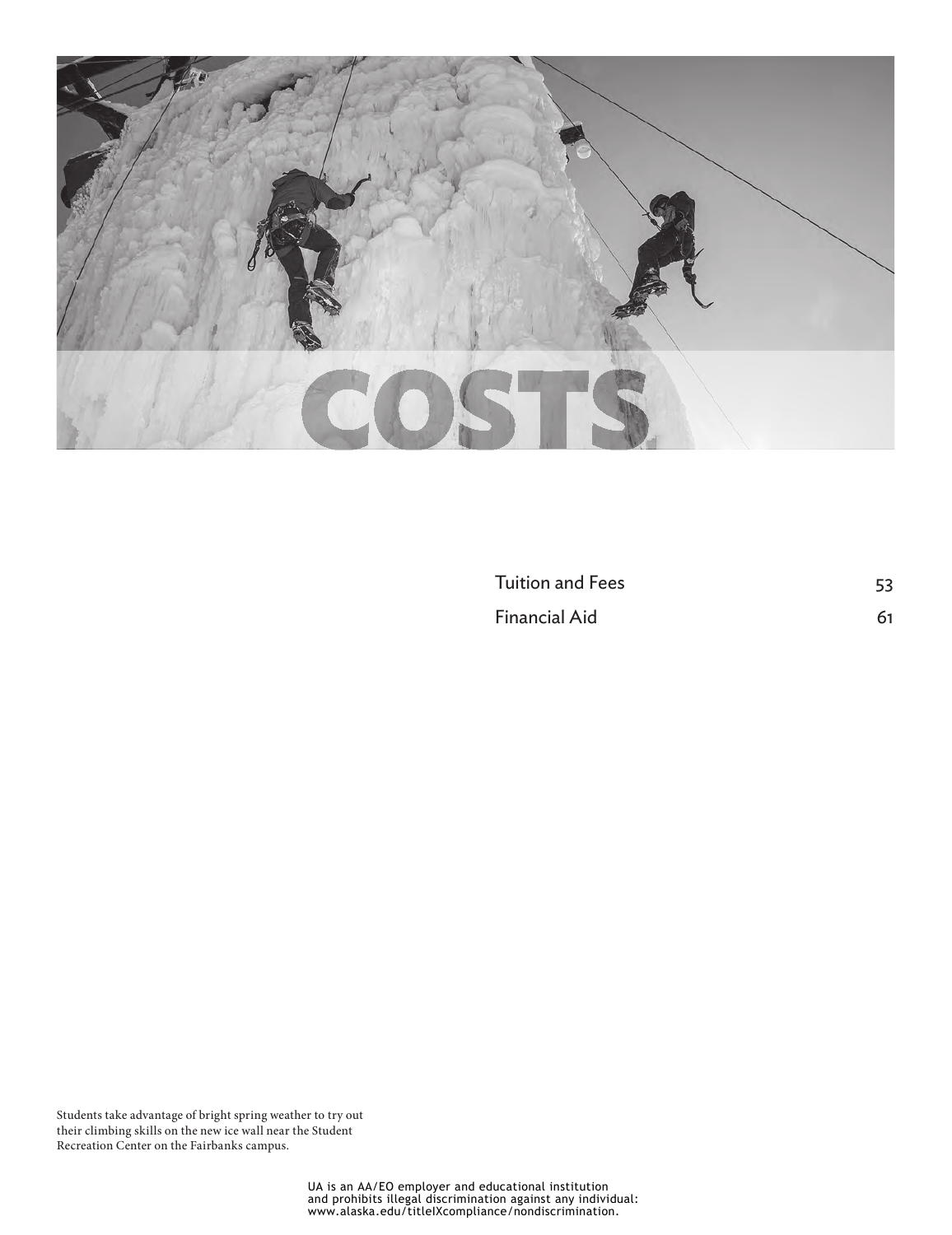# <span id="page-1-0"></span>Tuition and Fees

# **Tuition**

Tuition is determined by the number of credit hours in which the student is enrolled, the level of the courses and the student's residency status (see [Table 12](#page-1-1)).

- Undergraduate students are considered full time at 12 or more credits.
- Graduate students are considered full time at 9 or more credits.
- Students enrolled in no more than 4 credits per semester pay tuition at the resident rate.

**Resident Non-resident**

<span id="page-1-1"></span>

| <b>TABLE 12 2014-2015 TUITION</b> |                 |
|-----------------------------------|-----------------|
|                                   | <b>Resident</b> |

|                       | .            | IVVII IVJIMVIIV |
|-----------------------|--------------|-----------------|
| 100-200-level courses | \$174/credit | \$618/credit    |
| 300-400-level courses | \$210/credit | \$654/credit    |
| 500-level courses     | varies       | varies          |
| 600-level courses     | \$403/credit | \$823/credit    |

*Note: Audited credits are charged at the same rate as other credits.*

#### <span id="page-1-2"></span>RESIDENT AND NON-RESIDENT TUITION

Students eligible for Alaska resident tuition generally include:

- an Alaska resident, defined as a person who is a U.S. citizen or eligible noncitizen who has been physically present in Alaska for at least the past two years;
- students who received a State of Alaska Permanent Fund Dividend within the last 12 months and can certify they have been in Alaska for the past 12 months;
- military personnel on active duty, their spouses and dependent children;
- members of the National Guard, their spouses and dependent children;
- veterans of the U.S. armed forces, and their dependents, who are eligible for Veterans Affairs educational benefits;
- dependent children of a person who graduated and holds an associate, bachelor's, master's or doctoral degree from the University of Alaska;
- dependent children of an Alaska resident as evidenced by the most current federal income tax return filed within the past 16 months;
- students participating in the Western Interstate Commission on Higher Education Western Regional Graduate Program;
- students enrolled in 4 or fewer credit hours within the UA system during a semester;
- students from other states or provinces whose public universities waive non-resident tuition surcharges for Alaska residents, or who are from foreign cities and

provinces with established Alaska sister city or sister province relationships;

- students designated by the UA Scholars Program as UA Scholars;
- participants of the University of Alaska College Savings Plan;
- spouse or dependent children of a University of Alaska employee; or
- students who graduated within the past 12 months from a qualified Alaska high school.

Students will be considered non-resident if within two years prior to applying for residency they:

- were absent from Alaska for an aggregate of more than 120 days for other than documented absences due to illness or attendance at another educational institution while maintaining Alaska residency;
- committed any act inconsistent with Alaska residency, such as claiming residency in another state or voting as a resident of another state;
- registered as a resident in an educational institution in another state; or
- paid tuition at the University of Alaska at the Western Undergraduate Exchange program rate.

To prove physical presence, students must provide documentation of one of the following:

- student moved household goods to Alaska at least two years ago;
- student's lease, rental or ownership of real property in Alaska for at least the prior two years;
- student's permanent employment in Alaska for at least the prior two years; or
- other documentation of Alaska residency for the two prior years deemed satisfactory by the UAF Office of Admissions and the Registrar.

Students applying for resident tuition assessment must file a residency form with the Office of Admissions and the Registrar before the published end of the add/drop period for regular semester-length courses for the semester for which residency is sought. Failure to file and provide adequate proof of physical presence by this date will waive any claim that the student was eligible for resident tuition assessment for that semester or prior semesters unless otherwise determined by the Office of Admissions and the Registrar.

Residency criteria, as paraphrased above, are determined by UA Board of Regents residency policy and regulations found at www.alaska.edu/bor/policy/05-10.pdf. For more information and applications, students should contact the Office of Admissions and the Registrar.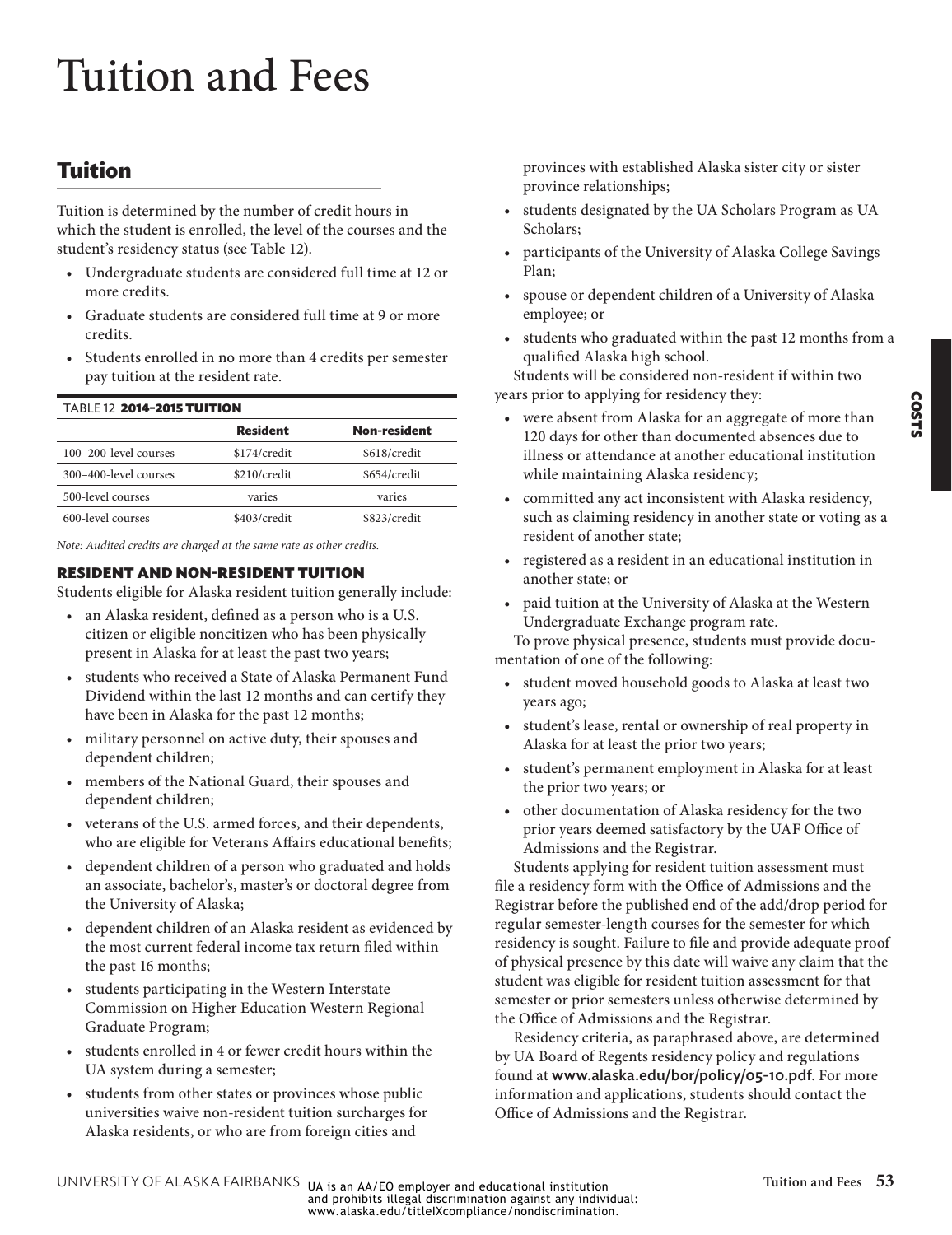# **Basic Student Fees**

#### ASUAF

**Cost:** \$42 per semester

**Who pays:** All Fairbanks-area students (Fairbanks campus or Community and Technical College sites) enrolled in 3 or more credits.

**What's covered:** The Associated Students of the University of Alaska Fairbanks represents student views and concerns to the university administration, board of regents and Alaska Legislature. The ASUAF fee also partially funds publication of the UAF student newspaper, the *Sun Star*; the student-managed ASUAF Concert Board; and KSUA, the student radio, as well as other multimedia. Other services provided through ASUAF include a half-hour attorney consultation, academic travel funding, international student identification cards, subsidized student club activities and much more. Contact ASUAF at 907-474-7355 or visit www.uaf.edu/asuaf/.

#### ATHLETICS

**Cost**: \$10 per credit hour (to a maximum of \$120 per semester)

**Who pays**: All Fairbanks-area students (Fairbanks campus or Community and Technical College sites) enrolled in 3 or more credits.

**What's covered**: The athletics fee provides admission to all home athletic competitions. Admission will only be guaranteed until the start of each event. Fee excludes postseason competitions. For more information regarding event/ticket policies visit www.alaskananooks.com.

#### COURSE FEES

#### **Cost:** Varies

**Who pays:** Students enrolled in courses with special fees. See the class schedule for individual classes.

**What's covered:** Some courses require special equipment, supplies or services and charge a materials fee in addition to tuition.

#### HEALTH INSURANCE

**Cost:** Annual: \$2,056; fall semester 2014: \$750; spring semester 2015: \$743; spring/summer: \$1,306; summer 2015: \$563

**Who pays:** Students enrolled in 9 or more credits, students living in university housing and all international students with F-1 and J-1 visas (including Canadian students) must have health insurance coverage. If you do not already have health insurance, you must buy the student health insurance coverage provided through the university. Coverage is not valid until your account is paid or you are enrolled in a payment plan. Departments such as the Student Health and Counseling Center, Residence Life (housing) and the Office of International Programs and Initiatives may request proof of insurance from you at any time during the semester. Insurance is optional for students enrolled in 6–8 credit hours. To be eligible for the UAF student insurance plans, students must attend classes for at least the first 31 days after the date for which coverage is purchased. Correspondence,

Table 13 BASIC STUDENT FEES

(per semester unless otherwise indicated)

| <b>ASUAF</b>                                  | \$42                    |
|-----------------------------------------------|-------------------------|
| <b>Athletics</b>                              | \$10/credit to a        |
|                                               | maximum of \$120        |
| <b>Course Fees</b>                            | varies                  |
| <b>Health Insurance</b>                       |                         |
| Semester (9 credits or more; may be waived if | annual \$2,056          |
| the student has insurance)                    | fall \$750/spring \$743 |
| Annual (may be waived if the student has      | spring/summer \$1,306   |
| insurance)                                    | summer \$563            |
| <b>Parking Permit</b>                         |                         |
| 8 credits or fewer                            | \$41                    |
| 9 or more credits                             | \$78                    |
| annual permit                                 | \$143                   |
| spring/summer                                 | \$143                   |
| multivehicle                                  | additional \$10         |
|                                               |                         |
| <b>Student Health and Counseling Center</b>   |                         |
| Fall or spring semester                       | \$110                   |
| Summer semester (6 or more credits)           | \$70                    |
| <b>Student Recreation Center</b>              | \$75                    |
| <b>Student Sustainability</b>                 | \$20                    |
| <b>Technology</b>                             | \$5/credit to a         |
|                                               | maximum of \$60         |
| Transportation                                |                         |
| $1-3$ credits                                 | none                    |
| 4 or more credits                             | \$13                    |
| <b>UA Network</b>                             |                         |
| 3 percent of tuition                          | varies                  |
| <b>Wood Center Student Life</b>               |                         |
| 1-8 credits                                   | none                    |
| 9 or more credits                             | \$35                    |
|                                               |                         |

*Note: All fees are subject to change.*

home study, Internet and distance education courses alone do not fulfill the eligibility requirements that the student attend classes. You must take at least 3 credits of on-campus (in the classroom) courses in order to meet eligibility requirements. Remaining credits may include correspondence, home study, Internet or distance education courses. Students taking 6 or more credit hours who do not meet eligibility requirements because they are not physically attending classes may enroll in the plan on a voluntary basis using the distance education enrollment form and paying the distance education rate. Distance education enrollment forms are available at the Student Health and Counseling Center or from the Student Resources website at [www.uhcsr.com/selfservicesupport/](http://www.uhcsr.com/selfservicesupport/students/CollegeHome.aspx) [students/CollegeHome.aspx](http://www.uhcsr.com/selfservicesupport/students/CollegeHome.aspx).

**What's covered:** Most accidents and acute illnesses up to a specified maximum amount per illness or injury. See www.uaf.edu/chc/student-health-insurance/ for more information.

**How to pay:** Insurance is not automatically charged to your account. You must add the health insurance fee to your bill during fee payment. You can also add the insurance premium at http://uaonline.alaska.edu or at the Bursar's Office in Signers' Hall.

**Waivers:** International students on F-1 and J-1 visas (including Canadian students) who meet specified requirements may get a waiver signed at the Office of International Programs

COSTS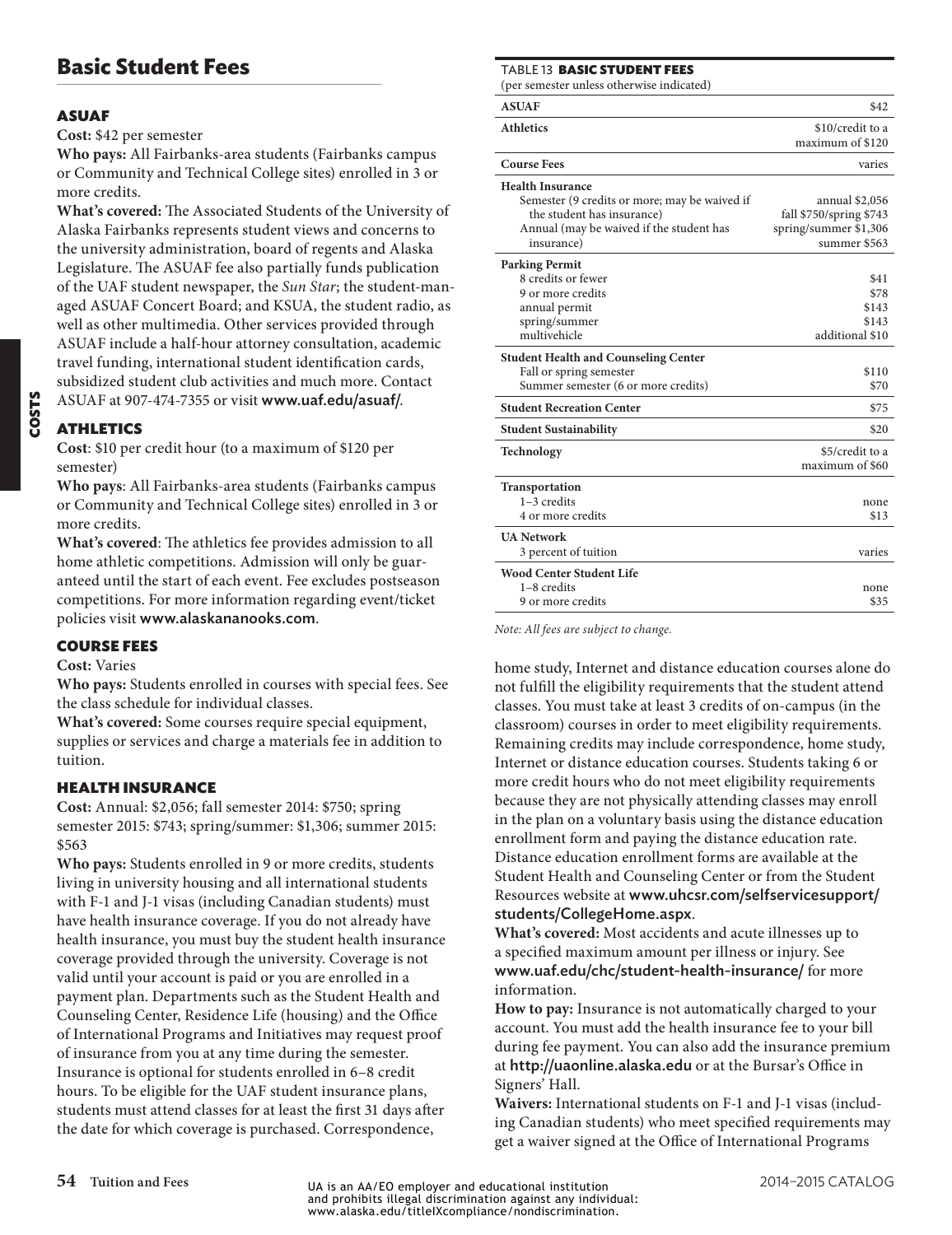COSTS

and Initiatives. Evidence of equivalent coverage must be presented in English and before the fee payment period. Call 907-474-5327 for details.

#### PARKING PERMIT

**Cost**: Single vehicle, \$41 for 8 or fewer credits; \$78 for 9 or more credits; \$143 annual permit.

Multivehicle — With any of the permit options, you can register up to four vehicles for an additional \$10. You will receive a hang tag that will allow you to park one vehicle on campus at a time. (Campus residents may not purchase the multivehicle option. Employees are not eligible to purchase parking permits at student rates.)

**Who pays**: Students who park a vehicle at any on- or offcampus UA, UAF or Community and Technical College location are required to have a parking permit displayed on the vehicle at all times, including evenings.

Costs are based on the combined total credit hour enrollment at UAF, Community and Technical College, e-Learning & Distance Education, or any class held at a UAF location where credit is given through another location. **What's covered**: Parking in permit-required and general-use lots/spaces at any on- or off-campus UA, UAF or Community and Technical College location in Fairbanks **How to order your permit**: Request your permit through UAF's online parking system at www.uaf.edu/finserv/ bursar/parkingservices/. Select the type of parking permit(s) needed, your delivery option and payment method. You may instantly print a two-week temporary permit for use until your permit arrives in the mail or you pick it up. **How to pay**: Complete your permit purchase at www.uaf.edu/finserv/bursar/parkingservices/. Payment options are MasterCard, Visa, Discover or "student account," if you have added parking to your student account. You may

also pay for the permit at UAOnline or at the Bursar's Office in Signers' Hall. **How to acquire permit:** Depending on the method chosen,

you may pick up the permit at the location indicated at the time of purchase, or if the mail option was chosen, it will be mailed to you. Permits may always be picked up at the Bursar's Office in Signers' Hall. Bring your current state vehicle registration with you to ensure correct information for your file.

It is the responsibility of all students parking a vehicle on any UAF property (on or off campus) to be knowledgeable of UAF parking regulations, available online at www.uaf.edu/finserv/bursar/parkingservices/. For more information, call 474-PARK (7275), email uaf-parkingservices@alaska.edu or chat online at www.uaf.edu/finserv/bursar/parkingservices/.

#### STUDENT HEALTH AND COUNSELING CENTER

**Cost:** \$110 per fall or spring semester; \$70 summer **Who pays:** Fall and spring semesters — students enrolled in 9 or more on-campus credits (optional for students taking 6–8 credit hours), students living in university housing, and all students purchasing student health insurance. Summer sessions — students enrolled in 6 or more on-campus credits (optional for students enrolled in fewer than 6 credits if they

are enrolled in the upcoming fall semester for 6 or more credits and were eligible for student health center services in the preceding spring semester).

**What's covered:** Basic medical and counseling services at the UAF Student Health and Counseling Center on the Fairbanks campus.

**Waivers:** Students who meet all the following conditions may waive the health center fee: 1) no courses on the Fairbanks campus or at University Park, 2) not living in university housing and 3) not purchasing the university student health insurance plan. Pick up a health center fee waiver form from the UAF Bursar's Office on the Fairbanks campus or call 907-474-7043.

#### STUDENT RECREATION CENTER

#### **Cost**: \$75 per semester

**Who pays**: All Fairbanks-area students (Fairbanks campus or Community and Technical College sites) enrolled in 9 or more credits (correspondence classes do not count towards this total). Students enrolled in 3–8 credits who want access to the Student Recreation Center can pay the fee that grants permission to use the facilities. This fee is not available for students enrolled in fewer than 3 credits. Students taking courses outside the Fairbanks area are not required to pay this fee.

**What's covered**: The SRC fee provides for use of the SRC and its facilities. Anyone under the age of 18 using the SRC and its facilities must be accompanied by a parent or guardian whose minimum age is 21, unless he or she is a full-time student. Call 907-474-5886 for more information.

#### STUDENT SUSTAINABILITY

#### **Cost:** \$20 per semester

**Who pays:** Students enrolled in 3 or more Fairbanks section credits (Fairbanks or Community and Technical College sites) **What's covered:** The Student Sustainability fee is a student-initiated fee that funds energy-efficiency programs and renewable energy projects or other sustainability issues. Preference is given to projects that reduce UAF's nonrenewable energy consumption at the Fairbanks campus and CTC sites. For more information visit [www.uaf.edu/](www.uaf.edu/sustainability/rise/currentproposals/) [sustainability/rise/currentproposals/](www.uaf.edu/sustainability/rise/currentproposals/).

#### **TECHNOLOGY**

**Cost:** \$5 per credit hour (to a maximum of \$60 per semester) **Who pays:** All students

**What's covered:** The fee remains at the campus at which it was collected and is used to support technology that enhances academics.

#### TRANSPORTATION

#### **Cost:** \$13 per semester

**Who pays:** All Fairbanks-area students (Fairbanks or Community and Technical College sites) enrolled in 4 or more credits per semester during fall or spring semesters. **What's covered:** The transportation fee pays a portion of the costs of operating shuttle buses throughout campus and to various university facilities off campus.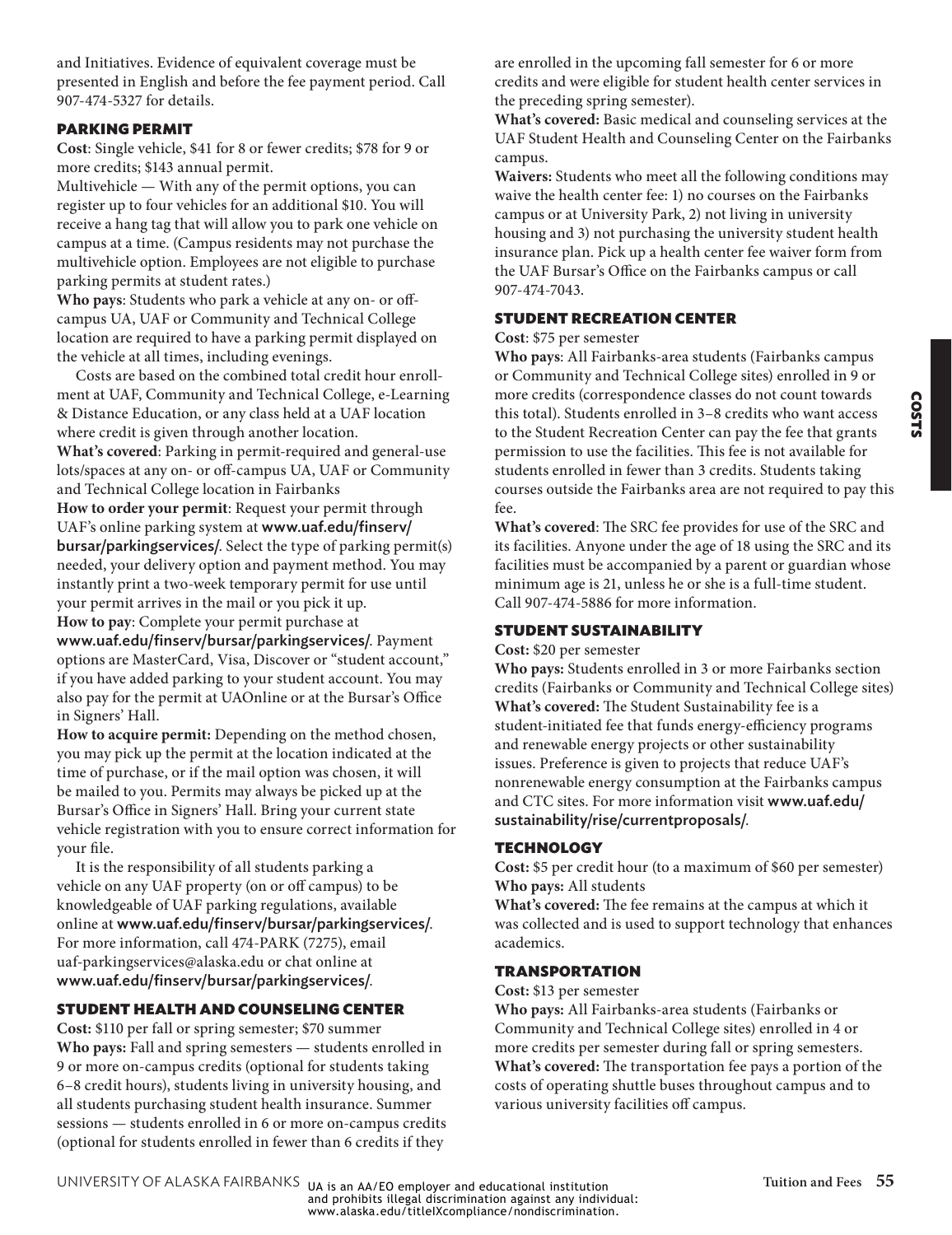| TABLE 14 OTHER FEES<br>(per use unless otherwise indicated)                                                                      |                                                     |
|----------------------------------------------------------------------------------------------------------------------------------|-----------------------------------------------------|
| <b>Application for Admission</b><br>Certificate or associate degree<br>Baccalaureate<br>Graduate                                 | \$40<br>\$50<br>\$60                                |
| <b>Application for Graduation</b>                                                                                                | \$50 (\$80 if late)                                 |
| <b>Campus Housing</b><br>Residence halls, per semester<br>Fairbanks campus family housing, per month<br>Kuskokwim Campus housing | $$1,961-3,209*$<br>$$790-1,562**$<br>Contact campus |
| <b>Credit by Examination</b>                                                                                                     | \$40/credit                                         |
| <b>Credit for Prior Learning</b>                                                                                                 | \$50 plus \$10/credit                               |
| <b>Duplicate Tuition/Fees Receipt</b>                                                                                            | \$5/copy                                            |
| eLearning & Distance Education                                                                                                   | \$25/credit                                         |
| <b>Graduate Student Reinstatement</b>                                                                                            | \$50                                                |
| Late Add/Late Registration                                                                                                       | \$50                                                |
| <b>Late Payment Fees</b>                                                                                                         | \$35; \$125, \$175                                  |
| <b>Late Placement Test or Guidance Test</b>                                                                                      | \$5                                                 |
| Meal Plans, per semester                                                                                                         | $$750 - 2,160$                                      |
| New Student Orientation (Fairbanks area)                                                                                         | \$75 fall<br>\$35 spring                            |
| <b>Payment Plan</b>                                                                                                              | $$30 - 75$                                          |
| Post Office Box                                                                                                                  | \$45/semester;<br>\$90/annual:<br>\$30/summer only  |
| <b>Records Duplication</b>                                                                                                       | \$0.25/page                                         |
| <b>Reinstatement Fee</b>                                                                                                         | \$100                                               |
| <b>Returned Check Fee</b>                                                                                                        | \$30                                                |
| Textbooks (approximate)                                                                                                          | \$250-1,100/semester                                |
| <b>Transcripts</b><br>Electronic, \$12; paper, \$15<br>Expedited paper                                                           | $$12-15$<br>\$30                                    |
|                                                                                                                                  |                                                     |

*All fees are subject to change*

*\* Plus one-time application fee of \$40 and a refundable \$315 damage deposit*

*\*\* Plus one-time application fee of \$50 and a refundable \$600 damage deposit*

#### UA NETWORK FEE

**Cost:** 3 percent of tuition

**Who pays:** All students

**What's covered:** The UA network charge covers rapidly rising costs, especially in the maintenance and enhancement of the universitywide technology infrastructure. The 3 percent network charge is applied on a per-credit-hour basis (rounded to the nearest dollar) to tuition, non-resident surcharges if applicable, and fees in lieu of tuition for credit and non-credit courses. The minimum network charge per course is \$5.

#### WOOD CENTER STUDENT LIFE

#### **Cost:** \$35 per semester

**Who pays:** All Fairbanks-area students (Fairbanks campus or Community and Technical College sites) enrolled in 9 credits or more. Students taking courses outside the Fairbanks area are not required to pay the Wood Center Student Life fee. **What's covered:** The Wood Center Student Life fee supports Nanook traditions such as Starvation Gulch, Winter Carnival and SpringFest as well as student activities and projects.

#### **Other Fees**

#### APPLICATION FOR ADMISSION

#### **Cost:** \$40–\$60

**Who pays:** Applicants to certificate and associate degree programs should include \$40 with their admissions application. Applicants to bachelor's programs should include \$50, and applicants to graduate programs, \$60.

**What's covered:** Assessment and processing of prospective student applications

#### APPLICATION FOR GRADUATION

#### **Cost:** \$50 (\$80 if late)

**Who pays:** Students planning to graduate in a given semester must apply for graduation. Early applications are encouraged and can be submitted the semester before expected graduation. Application deadlines are Oct. 15 for fall; Feb. 15 for spring and June 15 for summer graduation.

**What's covered:** Credit check, degree requirement audit and certification of eligibility to graduate

#### CAMPUS HOUSING

#### **Fairbanks campus single-student housing**

**Cost:** \$355 deposit (\$40 nonrefundable application fee; \$315 refundable damage deposit)

| Double rooms                          | \$1,961             |
|---------------------------------------|---------------------|
| Single rooms*                         | \$2,406             |
| Double room/single occupancy*         | \$2,888             |
| <b>Cutler Apartment Complex</b>       | $$2,205 - $3,209**$ |
| * Extremely limited availability<br>. |                     |

*\*\* Includes winter break*

#### **Fairbanks campus family housing**

**Cost:** \$50 nonrefundable application fee, \$600 damage deposit (\$300 due when you are assigned a housing unit; \$300 due at check-in)

One- to three-bedroom apartments: \$790–\$1,562 **How to apply:** Send a completed application and application fee to the Department of Residence Life. Applications are available online. Room rent and meal plan fees, along with all other fees, are due in full by fee payment deadline. Information about Residence Life is available at 907-474-7247, uaf-housing@alaska.edu or www.uaf.edu/reslife/.

#### **Residence hall phone line**

Cost: \$120 per semester (for an optional shared land line connection in your dorm room; bring your own phone/answering machine. You are welcome to bring your own cell phone.) **Kuskokwim Campus housing**

For information about campus housing at the Kuskokwim Campus in Bethel, visit www.bethel.uaf.edu or call 907-543-4562.

#### CREDIT BY EXAMINATION

#### **Cost:** \$40 per credit hour

**Who pays:** Students using the credit-by-exam option for earning UAF course credit

**What's covered:** The fee pays for coordinating the exam or other evaluation requirements between student and professor, grade recording and transcription.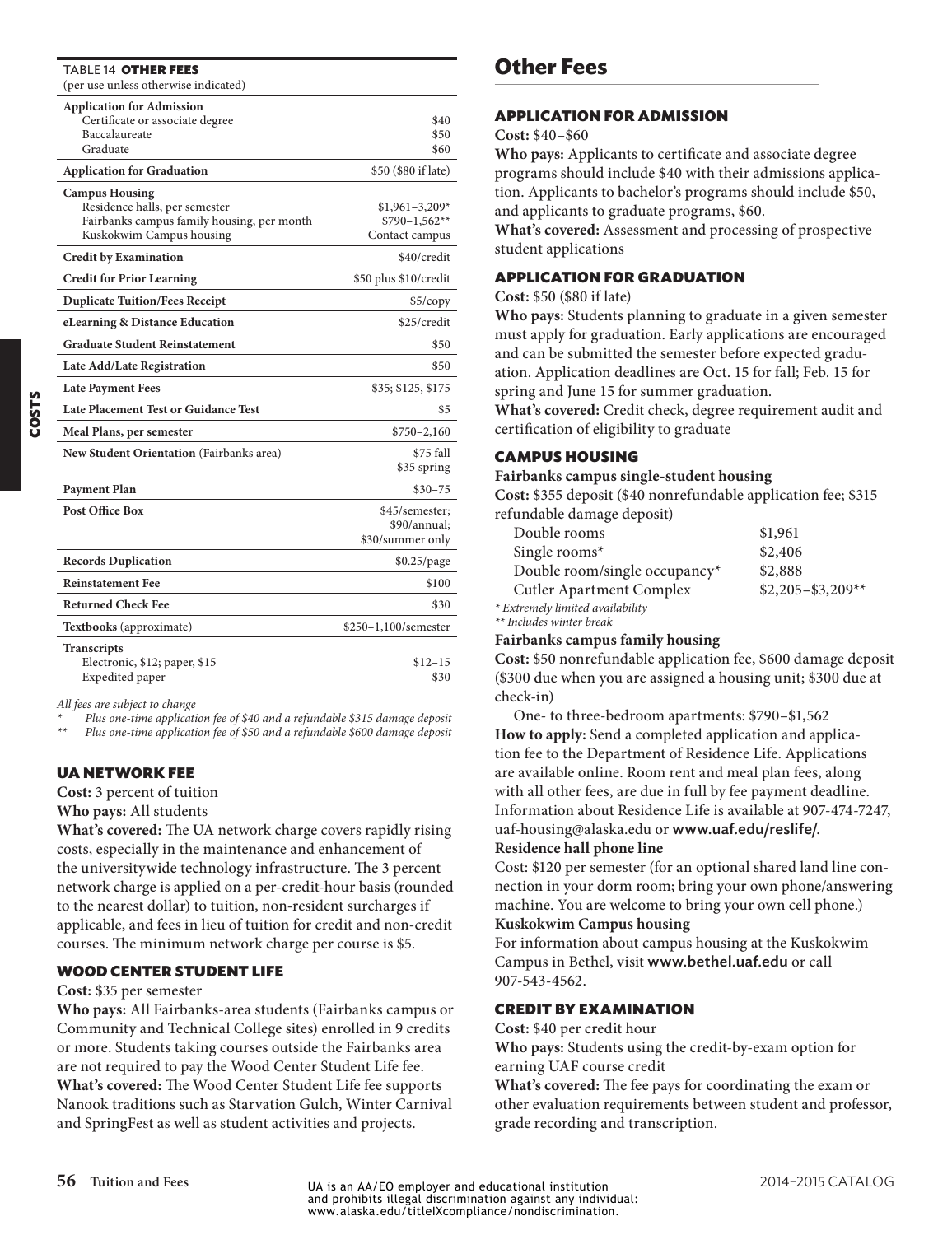# COSTS

#### CREDIT FOR PRIOR LEARNING

**Cost:** \$50 fee payment plus \$10/credit hour for credits earned **Who pays:** Students using the credit-for-prior-learning option to earn UAF course credits

**What's covered:** The fee pays for the portfolio or license/ certificate review by faculty evaluation committee. If credit is awarded, the fee per credit hour earned pays for grade recording and transcription.

#### ELEARNING & DISTANCE EDUCATION

**Cost:** \$25 per credit hour

**Who pays:** Students enrolled in an eLearning & Distance Education course

**What's covered:** The fee pays for academic and advising support, online student resources, exam proctoring services, technology upgrades, and enhancements to course delivery.

#### GRADUATE STUDENT REINSTATEMENT

#### **Cost:** \$50

**Who pays:** Graduate students who do not meet registration requirements and fail to file an approved leave of absence may request reinstatement from the dean of the Graduate School and will be charged \$50.

**What's covered:** Reinstatement processing

#### LATE ADD/LATE REGISTRATION

#### **Cost:** \$50

**Who pays:** Students given permission to add a class after the last day to pay tuition and fees will be charged a late registration fee of \$50 that must be paid within five business days. This includes drop/add (swap) courses. No late fee will be charged when:

- you add a late-start course during the regular registration period for that course, or
- you are moved into a class for which you were waitlisted, or
- you change from one section to a different section of the same course, or
- you add graduate thesis or research credits, or
- you add a course to replace a canceled course in which you were previously enrolled, or
- you are moved to a lower or higher level of a course (e.g., MATH F107X to DEVM F105) due to instructor's recommendation.

This fee is refundable only if all classes for which you have registered are canceled. See the Registration Guide at www.uaf.edu/register/ for the procedure for adding a class. **What's covered:** Processing of late payments

#### LATE PAYMENT FEES

**Cost:** \$125 for first; \$175 for second; \$35 per month for late payment plan payments

**Who pays:** All students who have missed the fee payment deadline and have a balance of \$300 or more. An additional \$175 fee will be added to accounts not paid by the withdrawal deadline.

**What's covered:** Processing of late payments

#### LATE PLACEMENT TEST OR GUIDANCE TEST

#### **Cost:** \$5

**Who pays:** Students who take a placement or guidance test outside of scheduled testing sessions **What's covered:** Test oversight, administration and recording

#### MEAL PLANS

**Cost:** \$750–\$2,160

**Who pays:** All residence hall students are required to purchase a meal plan, with the exception of residents living in Cutler Apartment Complex and the Sustainable Village, and graduate students. Students who do not live on campus but who want to buy a meal plan can also do so. Please review your dining contract for more details. All prices are per semester.

**What's covered (per semester):** A meal plan is a declining cash balance account of Munch Money used exclusively for food purchases at any Fairbanks campus dining location and at most vending machines with the Polar*Express* card reader. Leftover Munch Money from the fall semester rolls over for use in the spring semester but expires at the end of the academic year in May. Unused Munch Money will not be refunded. See page 71 for details of specific meal plans.

Meal plans can be purchased from Dining Services in 118 Eielson or at uaf-dining@alaska.edu. *Note: The Wood Center food court is closed for campus holidays.*

#### NEW STUDENT ORIENTATION

**Cost:** \$75 for fall semester and \$35 for spring; covers all programs except special Outdoor Adventures activities **Who pays:** Any new student may participate in New Student Orientation on the Fairbanks campus. NSO is required for all first-time bachelor's degree students (regardless of the number of earned college credits) and international students (undergraduate F-1 and international exchange J-1 status). Domestic transfer students are also encouraged to attend. **What's covered:** All materials, sessions, general entertainment and meals not included in student meal plans

#### PAYMENT PLAN

**Cost:** \$30–\$75 depending on when you sign up. Discount only applies to online enrollment via UAOnline.

**Who pays:** Students unable to pay all tuition and fees at the beginning of a semester

**What's covered:** Budgeting by distributing the costs of tuition and fees across two or more payment dates. See www.uaf.edu/finserv/bursar/ for more information.

#### PLACEMENT TEST FEE

#### **Cost**: \$25

**Who pays**: Undergraduate students taking the ALEKS PPL mathematics placement assessment

**What's covered**: Mathematics course placement assessment and six-week prep and learning module to review, practice and improve, and up to four retests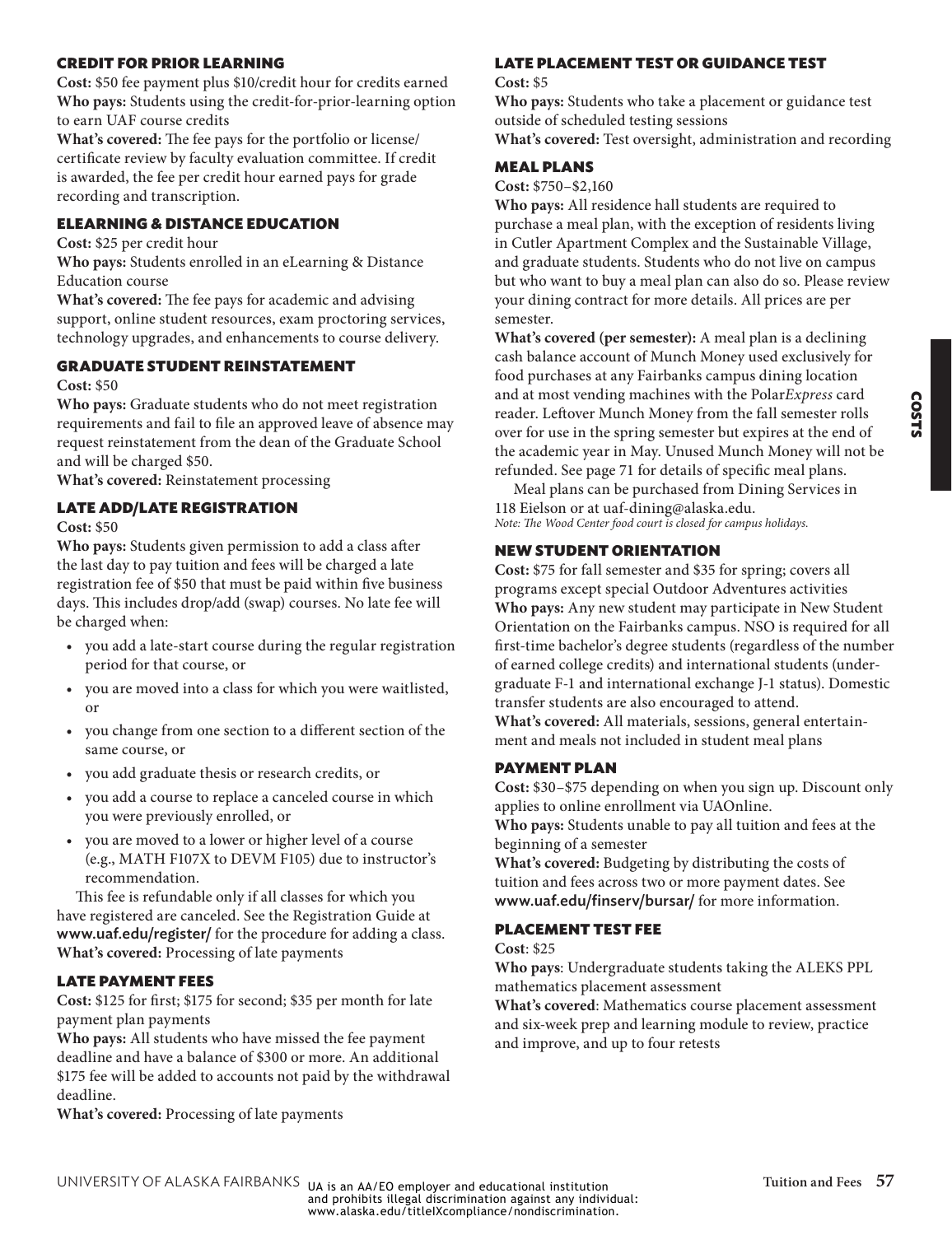#### POST OFFICE BOX

**Cost:** \$45 per box per semester, \$90 annual, \$30 summer only **Who pays:** Students who wish to receive U.S. Postal Service mail on campus may rent a post office box in the full-service post office in Constitution Hall. USPS mail is delivered on campus to post office boxes only, not to street addresses. The fee can be paid at the campus post office, at UAOnline, or at the Bursar's Office in Signers' Hall.

**What's covered:** Post office box space, postal and mail forwarding services

#### RECORDS DUPLICATION

**Cost:** \$0.25 per page

**Who pays:** Anyone who requests copies of their own academic records

**What's covered:** Copies of records in your academic file in the Office of Admissions and the Registrar (except transcripts from another school). Students need to submit a written request for copies. The Office of Admissions and the Registrar provides document copies as time permits. All copies pro-

vided through this service are stamped "unofficial."

#### REINSTATEMENT FEE

#### **Cost**: \$100

**Who pays**: Students dropped from classes due to nonpayment will be charged \$100 to have classes reinstated **What's covered**: Reinstatement processing

#### RETURNED CHECK FEE

#### **Cost**: \$30

**Who pays**: If a check is returned for any reason, a hold will be placed on the student's account which will prevent the student from registering, viewing grades, participating in graduation activities and receiving transcripts until the check clears and a \$30 fee is paid.

**What's covered**: Processing returned checks

#### **TEXTBOOKS**

**Cost:** Varies according to course load. You can expect to pay about \$250–\$1,100 per semester for textbooks. The cost for books averages about \$90–\$115 per course.

**Who pays:** Students in classes with required texts **What's covered:** Texts, assigned readings or other course materials assigned by instructors

#### TRANSCRIPTS

**Cost:** \$12–\$30 Electronic: \$12 Paper: \$15 Expedited paper: \$30

**Who pays:** Anyone who requests their own transcripts from the Office of Admissions and the Registrar **What's covered:**

• **Official transcripts** can be issued electronically (secure PDF delivery to an email address) or on special transcript paper in a sealed envelope. Official transcript requests are handled by Avow Systems Inc. (accessible via UAOnline) and by the Office of Admissions and the Registrar. Electronic transcripts can be delivered within minutes of the request as long as there are no holds on the student account. Processing time for paper transcripts is normally three to five business days; they are sent via U.S. mail.

Transcript requests are processed as they are received and cannot be held for grades or degrees.

• **Unofficial transcripts** are accessible via UAOnline. Unofficial transcripts are also available from the Office of Admissions and the Registrar for \$3 per copy. An unofficial transcript is printed on regular paper and released unsealed. Unofficial transcripts are available for pickup or can be mailed to the student only.

# **Paying Tuition and Fees**

Students are not considered registered for any classes until all tuition and fees are paid or other payment arrangements have been made by the fee payment deadline. This includes room rent, meal plan costs, student activity fees, health fees and deposits. Any charges unpaid at the end of the previous semester are also due and must be paid before you can re-enroll. If you owe money to the university and submit an enrollment form and payment for the current semester, you will not be enrolled in your classes; instead the payment will be applied toward your outstanding balance.

Other than tuition and fees, which are due according to every semester's payment schedule, any charges owed to the university are due within 30 days.

A \$30 charge and a hold will be placed on your account if your check is returned. This will prevent you from registering, viewing grades, receiving transcripts and graduation activity.

#### CONSEQUENCES OF NOT PAYING

Failure to pay in full or make other payment arrangements by the fee payment deadline may result in cancellation of your class schedule. UAF may withhold transcripts, grades and other services, and cancel meal plans and housing, if you do not pay your financial obligations. If the university takes such action, *you will still be responsible for your account balance in full.*

Registration may be withheld from any student who is delinquent in paying any amount due to the university. The registration process is not complete until the student has paid all fees and charges due. UAF may drop you from your courses after the fee payment deadline if you owe a balance to the university. A \$100 reinstatement fee will be charged to re-enroll in any dropped courses.

#### FAILURE TO MEET FINANCIAL OBLIGATIONS

University policy requires a financial hold be placed on your student account if you fail to meet your financial obligations. The hold will prevent any registration, transcript or graduation activity.

Past due accounts will be sent to a collection agency. Interest, late fees and/or collection costs will be added to your account. Past due balances may be reported to a local credit bureau. The university is authorized to garnish Alaska Permanent Fund Dividends for payment of past due accounts.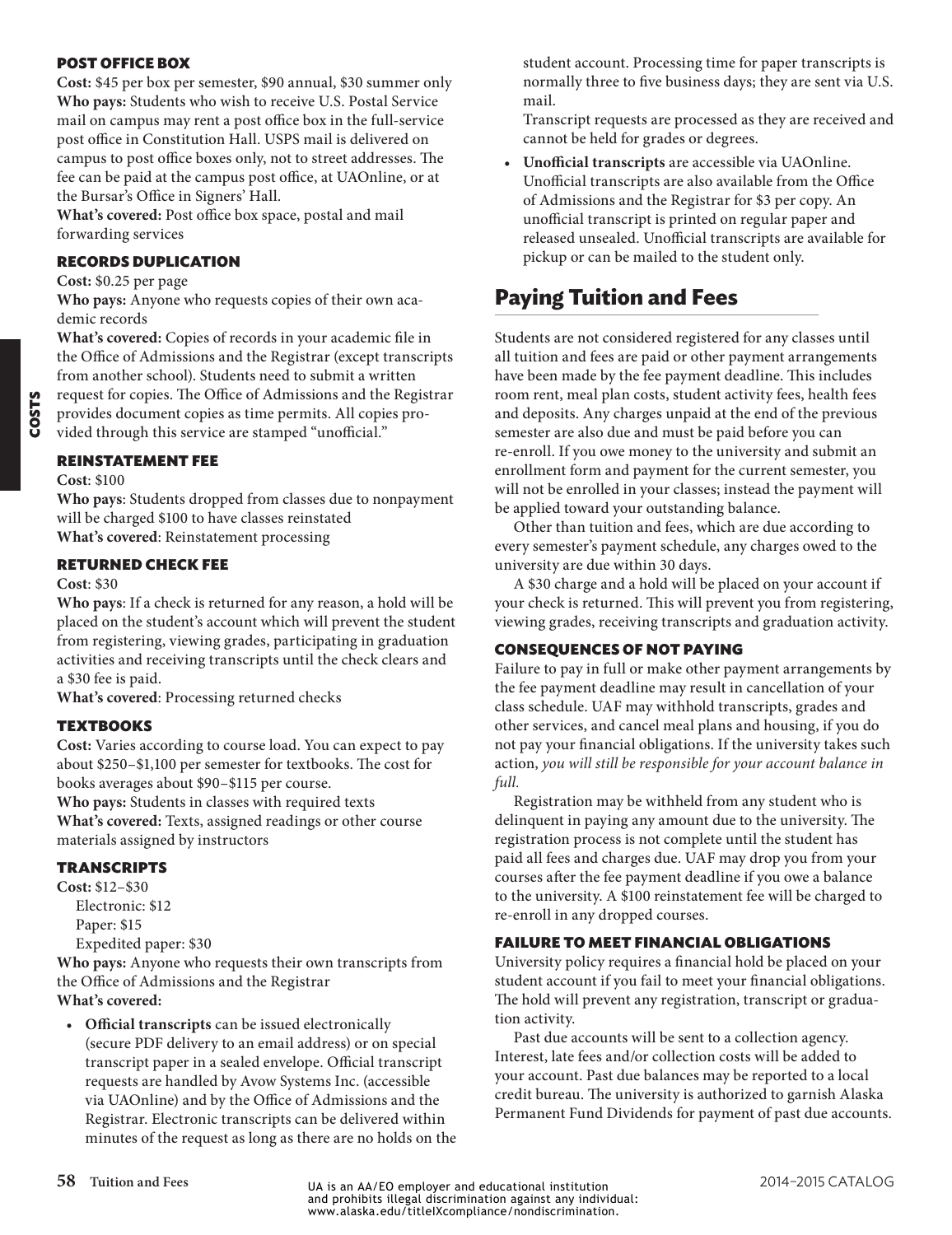#### TUITION WAIVERS

• **Senior Citizen Tuition Waiver**

UA Board of Regents policy waives regular tuition for Alaska residents at the age of eligibility for full Social Security retirement benefits. You are eligible to use the senior citizen tuition waiver and enroll in UAF courses if:

- you are a permanent resident of Alaska;
- you are age-eligible to receive full Social Security retirement benefits; and
- there is space (i.e., no waitlist) in the class or classes you want.

If you are using a senior tuition waiver, you may not register until the first day of instruction for each class. You must meet both age and residency requirements by one of the following dates to be eligible for the corresponding semester: Sept. 1 for fall; Jan. 1 for spring; May 1 for summer. Reimbursements will not be made to senior citizens who pay for a course and then request a waiver.

#### • **Employee Tuition Waiver**

Employee tuition waivers pay only for tuition. Tuition waiver forms must be turned in by the fee payment deadline. The employee is responsible for all other fees. The employee must be employed for at least six months to be eligible and must maintain a cumulative GPA of 2.0 for undergraduate courses and 3.0 for graduate courses. Employees who pay for a course and later become eligible for a waiver will not be reimbursed. Late fees and payment deadlines apply. More information is available at www.uaf.edu/finserv/bursar/.

# <span id="page-7-0"></span>**Refunds**

#### TUITION AND FEES

Students who withdraw from courses or cancel enrollment must submit a completed official withdrawal form to the Office of Admissions and the Registrar. UAF may fully or partially refund undergraduate, graduate and non-resident tuition and fees. The following conditions apply:

- 1. If UAF cancels a course, students' tuition and fees will be refunded in full.
- 2. If a student formally withdraws from a course, UAF will make refunds according to the date of the withdrawal.
	- a. Students have until the third Friday of the semester to drop classes and receive a 100 percent refund. The parking decal fee will be refunded in full if the student returns the parking decal at the time of withdrawal.
	- b. If a student withdraws from a class and adds another on the same day through the third Friday of the semester, UAF will exchange tuition. *NOTE: If the exchange is uneven — e.g., lower level to upper level, or 3 credits to 4 credits — tuition and any fees owed are due the same day.*
	- c. If withdrawal is after the third Friday of the semester, no refund or exchange of tuition is available.
- **Courses Meeting Four Weeks or More But Less Than a Semester**
- 1. If a student withdraws within five business days of the first class meeting, UAF will refund 100 percent of tuition and fees.
- 2. If a student withdraws on or after the sixth business day after the first class meeting, no refund or exchange of tuition is available.
- **Courses Meeting Less Than Four Weeks** If a student withdraws before the first day of class, UAF will refund 100 percent of tuition and fees. No refund or exchange of tuition is available to students who withdraw on or after the first day of class.

#### REFUND PROCESSING

Financial aid will be disbursed to student accounts 10 days before the first day of class, and the Bursar's Office will begin processing refunds at that time. Contact the Bursar's Office for an advance if you need your funds for books and supplies. Refund processing is automatic for students who officially drop courses by the published refund deadlines. Remember to return parking permits if you drop during the 100 percent refund time.

COSTS

All refunds are processed electronically or by mail. The Bursar's Office does not issue refund checks for amounts less than \$10. It is your responsibility to check your account and contact the Bursar's Office to receive your refund as cash or to apply it to your Polar*Express* card as a nonrefundable payment.

If you paid tuition and fees by credit card only, the card will be credited up to the amount charged.

If your tuition was paid through external sources such as financial aid, federal loans, scholarships or grants, you will receive your refund as a check sent to your mailing address of record or direct deposited in your bank account.

Once processed by the Bursar's Office, direct deposit takes three to five business days to disburse to your bank account.

Your refund is subject to federal regulations. If you receive a refund due to dropped classes or a total withdrawal, you may no longer qualify to receive scholarships or financial aid. In that case, the funds may be returned to the lender or grantor pursuant to all applicable rules and regulations.

If you paid by cash or check, a refund check will be sent to your mailing address of record or direct deposited in your bank account. If you notify the Bursar's Office that you have not received the check due to an incorrect address, a *fee of \$18.50 will be charged for all checks reissued due to a stop-pay request by the student*. Please be sure we have your current mailing address.

If you paid your tuition and fees by check, refund processing will begin after your check has cleared the bank.

*Any balance owed to the university will be deducted from your refund.*

Students who drop during the 100 percent refund period and want to maintain health insurance coverage should contact the Student Health and Counseling Center at 474-7043.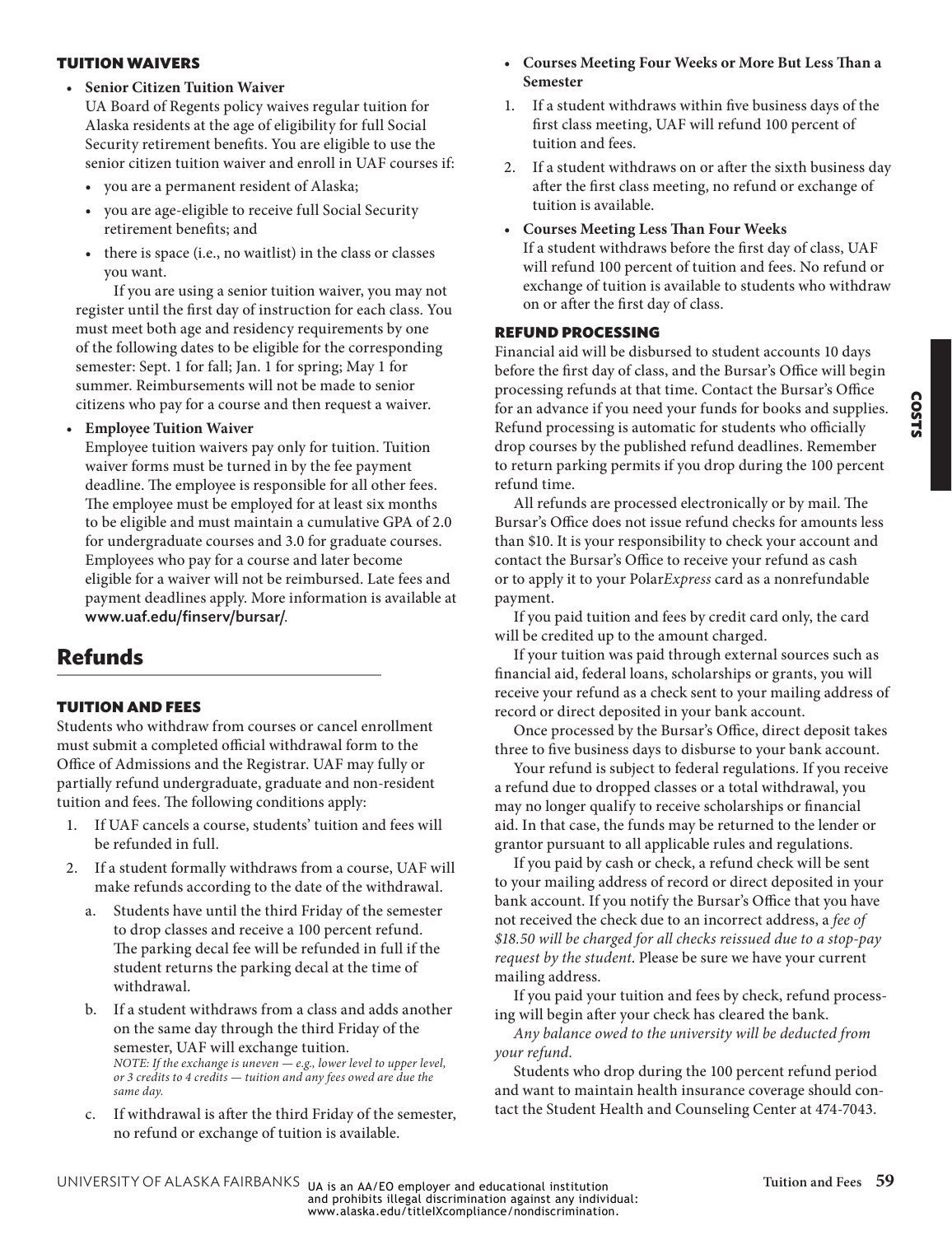#### **DIRECT DEPOSIT OF REFUNDS**

Enrolling in direct deposit allows your refunds to be electronically deposited into your bank account. It's simple, safe and convenient. Enrollment is available through our secure self-service website. Sign up for direct deposit of your refund through UAOnline (http://uaonline.alaska.edu) by following these steps:

- At the "Student Services & Accounting Information" menu select the "Direct Deposit Enrollment" link.
- Select "1st time setup of direct deposit"
- Select the account type
- Enter the bank routing code
- Enter account number
- Re-enter account number
- Select "Submit"

#### EXCEPTION TO POLICY: APPEAL FOR REFUND OF TUITION

Appeals for refund of tuition are exceptions to policy and are only approved in events that are unanticipated and unavoidable. Approval is not automatic, and you need to provide documented evidence to support your request (physician's note, letters of support from instructors, etc.). Acceptable unanticipated and unavoidable reasons may include 1) death in immediate family; 2) serious illness or injury of student or immediate family member; and 3) factors outside of the student's control (e.g., fire, flood). Work-related issues, personal hardships, changing your mind about college, poor academic performance, disciplinary withdrawal, not receiving expected financial assistance or failure to read UAF's published documents are considered to be the result of personal choices and actions and will not be considered.

Appeals for refund of tuition must be submitted within 30 class days after the beginning of the next regular semester. Forms for an appeal for refund of tuition are available online at www.uaf.edu/finserv/forms/, through the Bursar's Office in Signers' Hall on the Fairbanks campus or at CTC. Once received, the appeal will be evaluated by a campuswide committee which will return a decision to the student. The decision of the committee is final, and a student who files a written appeal under these procedures shall be expected to abide by the final disposition of the review, as provided, and may not seek further appeal of the matter under any other procedure within the university. Submission of appeals and appropriate documentation after published deadlines will not be considered. Contact the Bursar's Office for more information.

#### HOUSING

Students who move off campus or withdraw from the university will receive room refunds according to the schedule on [page 59.](#page-7-0)

Any refund of room charges will be based upon the days remaining in the semester.

#### MEALS

Please refer to your meal plan agreement for specific information about meal plan refunds.

# **Where to Get More Information**

**Office of the Bursar** University of Alaska Fairbanks 130 Signers' Hall P.O. Box 757640 Fairbanks, AK 99775-7640 Email: uaf-bursar@alaska.edu Online: www.uaf.edu/finserv/bursar/ Telephone: 907-474-7384 Fax: 907-474-5898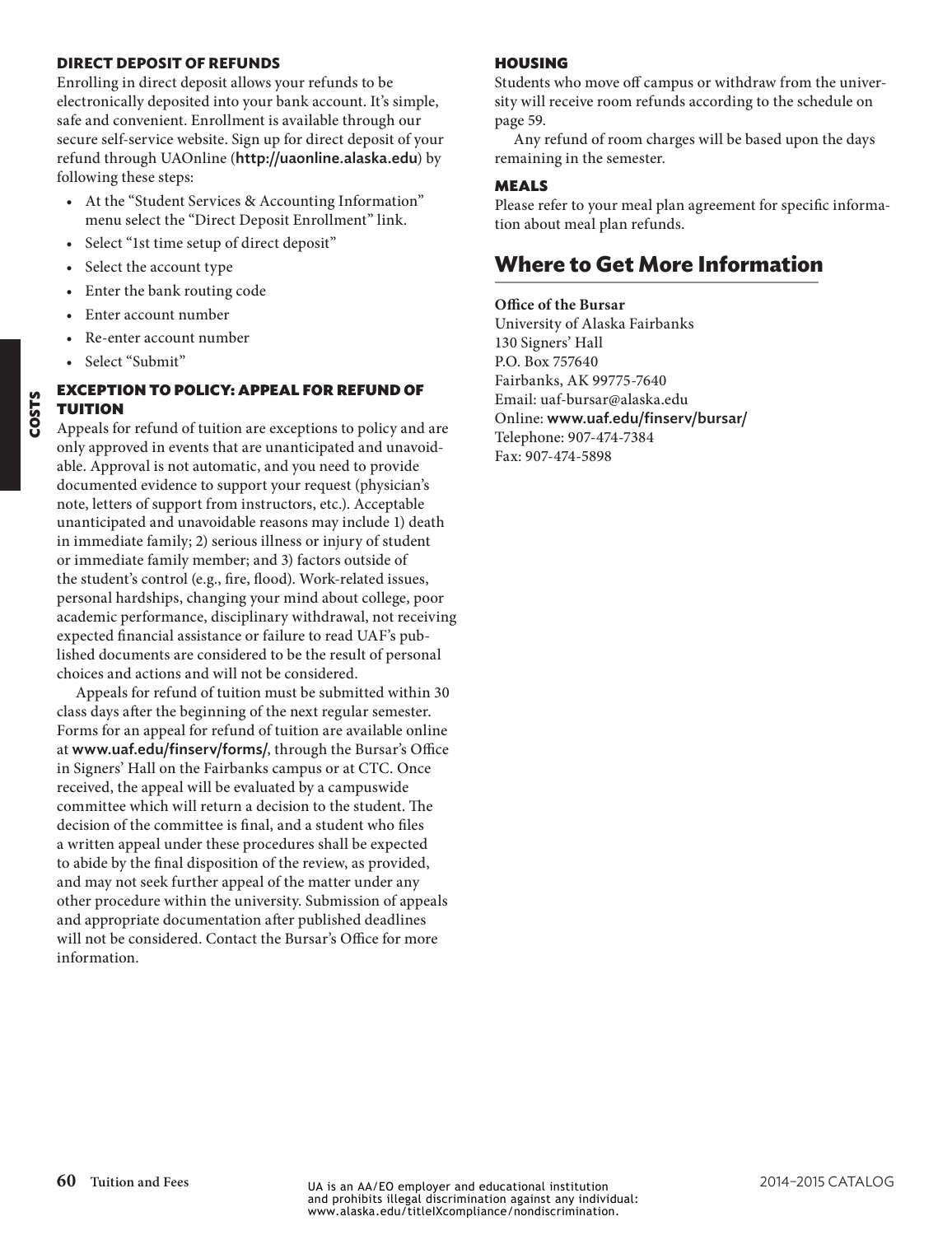# <span id="page-9-0"></span>Financial Aid

# **What Is Financial Aid**

Most students will need financial aid to help pay for the cost of attending college. Financial aid in the form of scholarships, grants, loans and employment is available at UAF to eligible students who need assistance to attend school.

Financial aid can be used to help pay for tuition, fees, books, supplies and living expenses such as room and board.

The Financial Aid Office provides counseling and information to students and parents, and administers a comprehensive program of financial assistance. Specific information regarding financial aid programs at UAF can be found online at www.uaf.edu/finaid/. The Financial Aid Office is in 107 Eielson. Contact Financial Aid at 907-474-7256, toll free at 888-474-7256, or at financialaid@uaf.edu.

# **Who Receives Financial Aid**

To receive financial aid you must:

- 1. Be admitted to a financial aid-eligible certificate or degree program at UAF;
- 2. Be a U.S. citizen or eligible noncitizen (F-1 and J-1 students are not eligible for state or federal financial aid, but may apply for University of Alaska Foundation or UAF privately funded scholarships, and graduate fellowships or assistantships);
- 3. Be registered with Selective Service if you are a male 18 or more years old;
- 4. Have a valid social security number;
- 5. Be making satisfactory academic progress as defined by the financial aid office policy (policies and forms can be found online at www.uaf.edu/finaid/);
- 6. Not be in default on any federal education loan and not owe a refund because of overpayment of a previous federal grant or loan at any college or university;
- 7. Have earned a high school diploma, GED or equivalent.

# **How to Apply for Financial Aid**

The forms to apply for federal, state and UAF financial aid programs are available at the Financial Aid Office or at www.uaf.edu/finaid/.

All students must complete the Free Application for Federal Student Aid to be considered for grants, scholarships, tuition waivers, loans and work study.

FAFSA forms may be completed at www.fafsa.ed.gov. The earliest date students may begin completing the form is Jan. 1.

The priority application deadline for UAF is Feb. 15. If you miss the deadline, you may still apply for financial aid, but you might not be eligible for institutional scholarships or some state/federal grants.

Remember to apply for a PIN (Personal Identification Number) at www.pin.ed.gov, which you will use to electronically access and sign your FAFSA. Parents of dependent students will also need a PIN.

# **Costs of Attending UAF**

The information in [Table 15](#page-9-1) for a typical full-time undergraduate student for the school year will help you estimate the total cost of attending UAF:

<span id="page-9-1"></span>

| <b>TABLE 15 ESTIMATED UAF LIVING EXPENSES</b> |                                                |  |  |
|-----------------------------------------------|------------------------------------------------|--|--|
| Single student living<br>alone off campus     | Single student living<br>in UAF residence hall |  |  |
| \$7,040                                       | \$7,040                                        |  |  |
| \$1,400                                       | \$1,400                                        |  |  |
| \$10,500                                      | \$8,240                                        |  |  |
| \$2,000                                       | 400<br>\$.                                     |  |  |
| \$2,250                                       | \$2,250                                        |  |  |
| \$23,190                                      | \$19,330                                       |  |  |
|                                               |                                                |  |  |

*\* Estimate includes Alaska resident tuition costs for freshmen/sophomores. Includes Wood Center student life, student government, technology, transportation, UA network, athletics, Student Recreation Center and health center fees. Does not include health insurance, parking, travel or special costs associated with international or exchange students. Add \$11,640 for non-resident tuition. Costs are subject to change.*

*\*\* Double room and Denali meal plan*

Standard budgets do not always fit everyone. Financial aid staff will try to provide methods of covering unusual expenses such as medical bills, special child care or emergency items. Since eligibility is based on prior year income, you may request a review of your eligibility if your income changes from loss of job, divorce, death or disability.

# **How Eligibility Is Determined**

Within two to four weeks after the FAFSA is filed, the Financial Aid Office receives a student aid report from the U.S. Department of Education. The information on this form is used to determine a student's eligibility for financial aid at UAF.

Once the office has received this report, students will receive an email either requesting more information (such as copies of income tax forms, proof of citizenship, etc.) or an award notice detailing your eligibility for financial aid. This information is also available via UAOnline at http://uaonline.alaska.edu. Students should respond to requests for more information promptly to avoid delays.

The total amount of financial aid awarded will be based on the FAFSA results and the student's cost of attendance.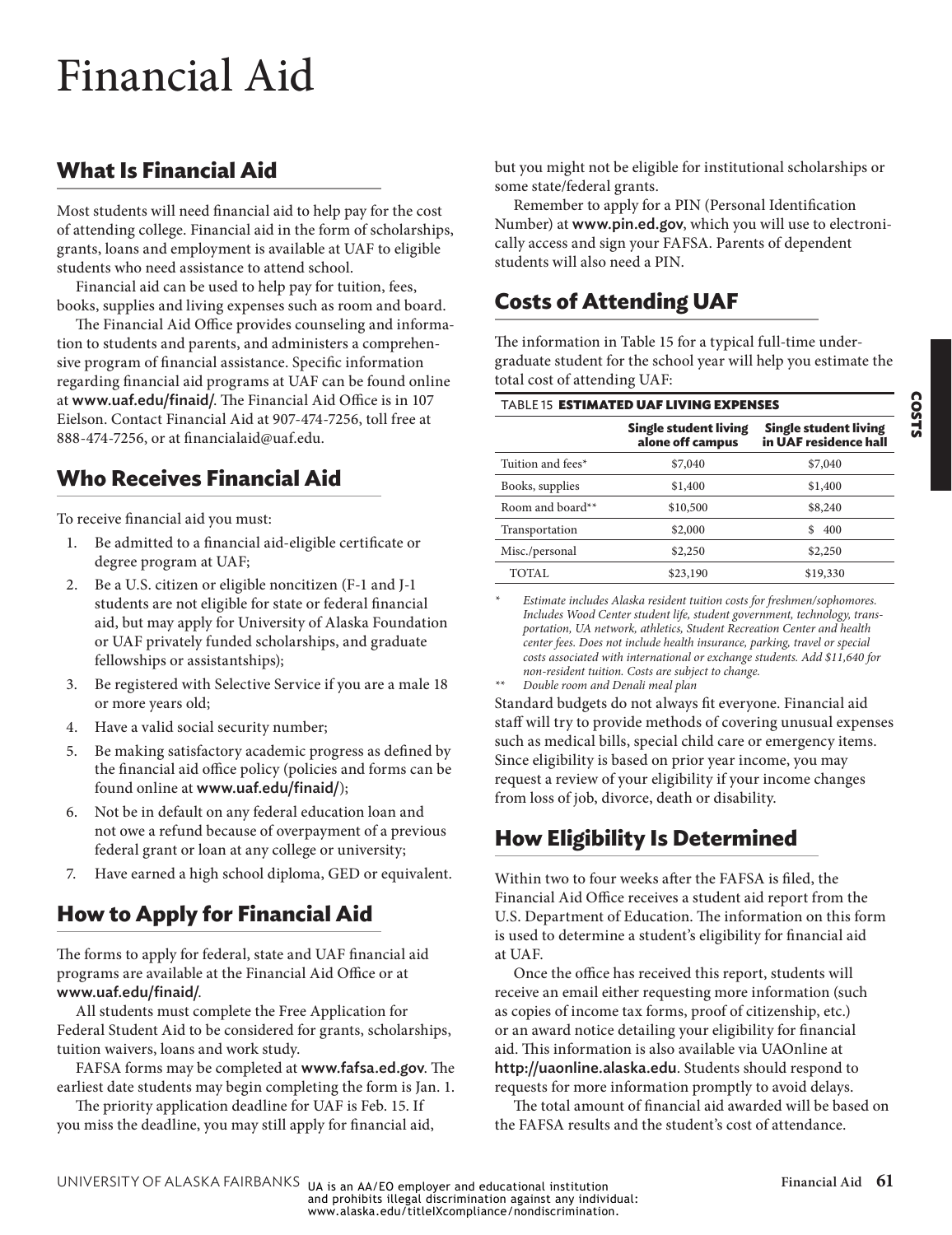# **Scholarships, Grants and Tuition Waivers**

Grants are usually based on financial need, whereas scholarship awards are based on academic achievement as well as financial need. These types of aid do not have to be repaid. Most grants and scholarships are designed for undergraduate students.

• **University of Alaska Scholars Program**

UA Scholars are exceptional graduates of Alaska high schools who are offered a unique opportunity to attend the University of Alaska with an \$11,000 scholarship paid over eight semesters at \$1,375/semester. The UA Scholars Program encourages Alaska's high school graduates to pursue their advanced education in the 49th state. Alaska high schools designate the top 10 percent of the junior class at the end of their junior year for the UA Scholars Award. UA Scholars may use their awards at any of the UA system campuses. The award may also be applied to costs of qualified student exchange programs. Contact the UA Scholars coordinator at the Office of Admissions and the Registrar at 907-474-7500 or 800-478-1823.

#### • **Chancellor's Scholarship**

This award is available to high school students transitioning to college for the first time. A UAF application for admission and scholarship application must be received by Feb. 15 to be considered for this award. You may apply online at http://uaonline.alaska.edu. For more information contact the Office of Admissions and the Registrar at 907-474-7500 or 800-478-1823.

#### • **Alaska Performance Scholarship**

The Alaska Performance Scholarship is available to Alaska residents who graduated from an Alaska high school (public, private or home school) in 2011 or later. Students must complete high school, achieve a high school GPA of at least 2.5, earn a minimum score on a college or career readiness test, enroll at least half time, remain in good standing, and have qualifying education costs remaining after using all other nonloan aid. Students can receive up to eight semesters of award with three maximum annual award levels: up to \$4,755, \$3,566 and \$2,378. To qualify, students must complete the FAFSA as soon as possible. For more information visit www.APS.alaska.gov or call 800-441-2962.

#### • **Human Achievement Award**

This service award is given to graduating high school seniors and transfer students who demonstrate a record of volunteerism, community service and a commitment to high academic standards. A UAF application for admission, including the scholarship supplement form that is part of the application, must be received by Feb. 15 to be considered for this award. You may apply online at http://uaonline.alaska.edu. For more information contact the Office of Admissions and the Registrar at 907-474-7500 or 800-478-1823.

#### • **UAF Privately Funded Scholarships**

Several hundred privately funded scholarships are available to all prospective and current students in a variety of academic majors. A UAF application for admission, including the scholarship supplement form that is part of the application, must be received by Feb. 15 to be considered for most scholarships. Continuing students must complete the scholarship supplement form only. You may apply online at http://uaonline.alaska.edu. For more information contact the Office of Financial Aid at 907-474-5372 or 888-474-7256.

• **University of Alaska Foundation Scholarships** Scholarships are available for students attending any campus in the UA system. Applications are submitted at http://uaonline.alaska.edu. The deadline is Feb. 15. For information telephone 907-474-7687, email sdfnd@alaska.edu or visit www.alaska.edu/foundation/.

#### • **Army ROTC Scholarships**

The U.S. Army awards four-year scholarships to high school students based on nationwide competitions. Students may use these scholarships to attend the university of their choice, provided that university is also host to an Army ROTC program. The UAF Army ROTC program supports campus-based competition for four-, three- and two-year scholarships for qualified UAF students. These scholarships may be used for undergraduate or graduate programs. Army ROTC scholarships pay UAF tuition and mandatory fees, \$900 annually for books and supplies, and a monthly stipend for living expenses ranging from \$300–\$500 depending on the length of the scholarship.

For more information about the Army scholarship program, eligibility requirements and the application process, contact the Department of Military Science at 907-474-6852 or email rotc@uaf.edu.

#### • **Bureau of Indian Affairs and Native Corporation Scholarships**

The federal Bureau of Indian Affairs offers grants to undergraduate full-time students. Applicants must be at least one-quarter American Indian or Alaska Native. These grants supplement other financial aid and are based on financial need. Grants range from \$50–\$3,000 or more each year. The average grant at UAF is \$1,600. More information on BIA grants can be obtained from the BIA Regional Office, 1675 C Street, Anchorage, AK, 99501-5198, or by telephone at 907-271-4115.

Some regional and village corporations provide scholarships to shareholders. Contact your local corporation for details on eligibility and application procedures.

#### • **University of Alaska Grant**

This need-based tuition assistance grant is awarded to eligible students who have completed fewer than 60 credits toward an undergraduate degree. Applicants must complete the Free Application for Federal Student Aid by April 15 and be an Alaska resident, admitted to a degree program, enrolled in at least 6 credits and maintaining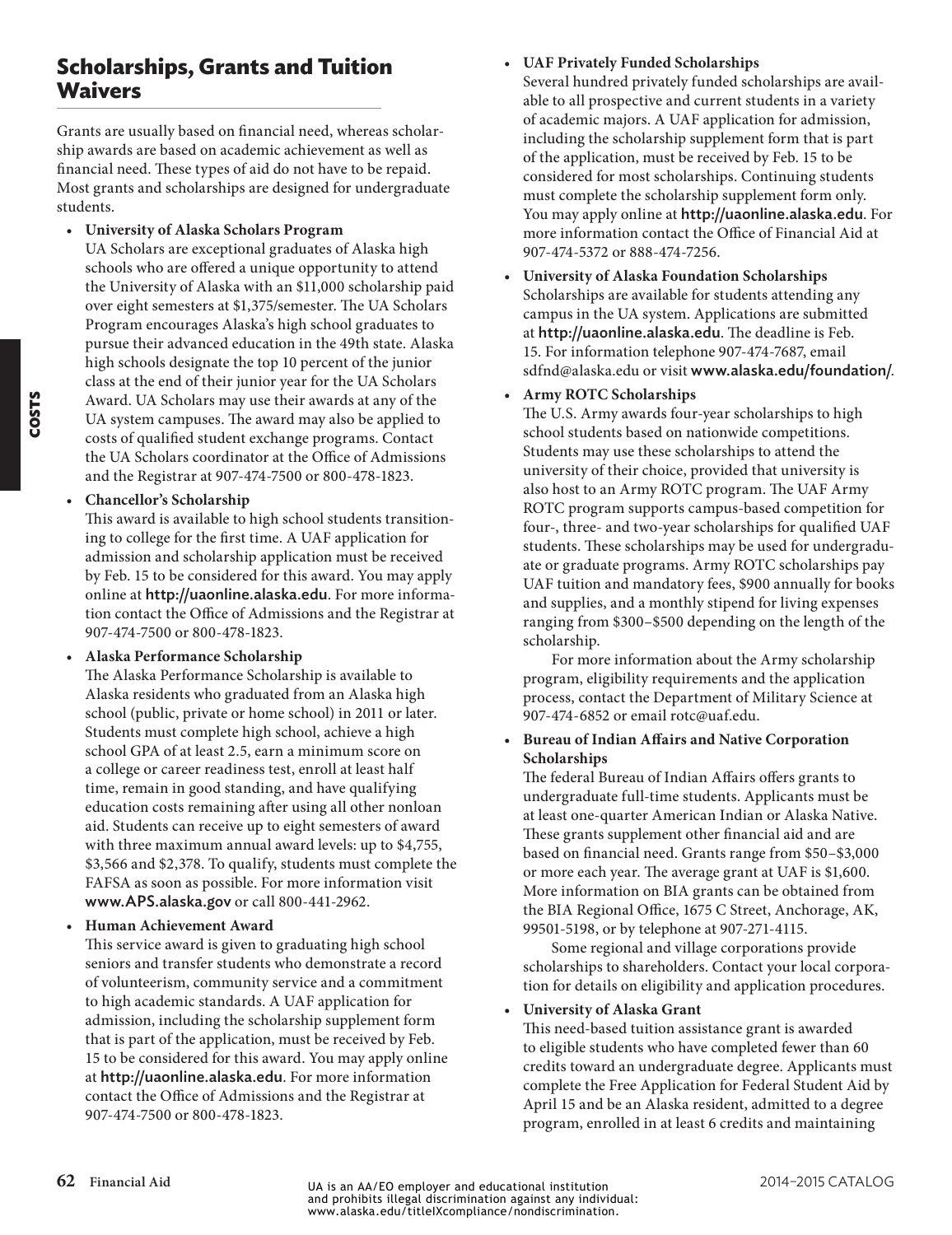COSTS

#### • **Pell Grant**

The federal Pell Grant is a need-based grant available to undergraduate students to help pay college costs. Since this grant is based on financial need, students must complete the Free Application for Federal Student Aid. A federal processor will send applicants a student aid report indicating whether they qualify. Federal Pell Grants award up to \$5,730 for the 2014–2015 academic year.

- **Federal Supplemental Educational Opportunity Grant** This grant is for exceptionally needy undergraduate students. Award amounts range from \$600–\$1,000 each year.
- **Student Support Services Grants**

Student Support Services offers scholarships to qualified program participants who have made use of the SSS academic support services and are on a limited income. To be eligible to participate, you must be a first generation college student (neither parent has a college degree), have a documented learning or physical disability, or qualify as a low-income student. Visit www.uaf.edu/sss/ for more information.

• **AlaskAdvantage Grant**

The AlaskAdvantage need-based grant is awarded to Alaska residents attending Alaska institutions. Priority is given to students pursuing degrees in Alaska workforce priority programs (such as allied health, social and community services, or teaching) or who have an ACT score of 25 or higher or SAT score of 1180 or higher. Part-time awards range from \$500–\$1,000 per academic year. Full-time awards range from \$1,000–\$3,000 per academic year.

• **Western Undergraduate Exchange Award** UAF participates in the Western Undergraduate Exchange administered by the Western Interstate Commission for Higher Education. Only new undergraduate degree applicants claiming residency in Arizona, California, Colorado, Hawaii, Idaho, Montana, Nevada, New Mexico, North Dakota, Oregon, South Dakota, Utah, Washington or Wyoming are considered for a WUE award that reduces non-resident tuition to 1.5 times the resident tuition rate. WUE award applicants must submit an application for admission and clearly mark their interest in WUE on the form. Admission is restricted to an approved list of degree programs. Priority deadline for reviewing WUE applications is Feb. 15. For more information contact the Office of Admissions and the Registrar at 800-478-1823 or 907-474-7500, or online at www.uaf.edu/admissions/.

*Note: Students attending any campus of the University of Alaska system under the Western Undergraduate Exchange program are assumed to be receiving the benefit of reduced tuition because of their residency in a partner state. Therefore, time spent in WUE does not count toward the time required to establish residency in Alaska for tuition purposes. If students end their participation in WUE, they could begin establishing residency for tuition purposes as set forth in the resident and non-resident tuition policy on [page 53](#page-1-2).*

# **Graduate Assistantships**

You must be admitted to a graduate program to receive an assistantship. Research and teaching assistantships are awarded to qualified graduate students by each department or program. For application information, contact the department or program directly. For more information, see How to Earn a Graduate Degree, page 200.

Fellowships are available through the University of Alaska Foundation, the Graduate School and private organizations. A limited number of these awards are granted each year, and the amounts vary. For information, contact the UA Foundation, 907-474-7687, or the Graduate School, 907-474-7464, or visit www.uaf.edu/gradsch/.

### **Loans**

Loans represent a major source of assistance as you try to meet the full costs of your education. Educational loans generally have long-term repayment schedules and offer low interest rates. They often have provisions for deferring payments and may offer more benefits related to financial need.

Any student who borrows money for college should understand the specific conditions and requirements regarding disbursements, deferments and repayment options. Students who fail to meet the conditions of the satisfactory academic progress policy may be denied all federal aid.

UAF participates in the Federal Student Loan Program. The Federal Stafford Loan provides loans from the federal government. The program offers subsidized and unsubsidized loans. Subsidized loans are for students who have financial need; the government makes interest payments on the loan while the student is in school, in grace period or in deferment. Unsubsidized loans are those for which interest accrues while in school. A student may receive subsidized federal loans for up to 150 percent of his/her program's published length. If a student exceeds this time frame, his/her loans will lose the interest subsidy and interest will begin to accrue on those loans.

[Table 16](#page-11-0) below outlines estimated monthly payments over a 10-year repayment period. Loan repayment calculations are available at www.finaid.org.

<span id="page-11-0"></span>

| TABLE 16 STUDENT LOAN REPAYMENT SCHEDULE |                            |                                 |                    |
|------------------------------------------|----------------------------|---------------------------------|--------------------|
| <b>Total Loan</b>                        | Monthly<br><b>Payments</b> | 8.25 Percent<br><b>Interest</b> | Total<br>Repayment |
| \$5,000                                  | \$ 61                      | \$2,359                         | \$7,359            |
| \$10,000                                 | \$123                      | \$4,718                         | \$14,718           |
| \$15,000                                 | \$184                      | \$7,098                         | \$23,078           |
| \$20,000                                 | \$233                      | \$8,965                         | \$28,965           |
| \$25,000                                 | \$307                      | \$11,796                        | \$36,796           |

Students must be enrolled in at least 6 credits to qualify for a state or federal loan. Yearly limits for dependent students are \$5,500 for first-year students, \$6,500 for second-year students and \$7,500 for upper-level undergraduates. Independent students may borrow, including the subsidized federal loan,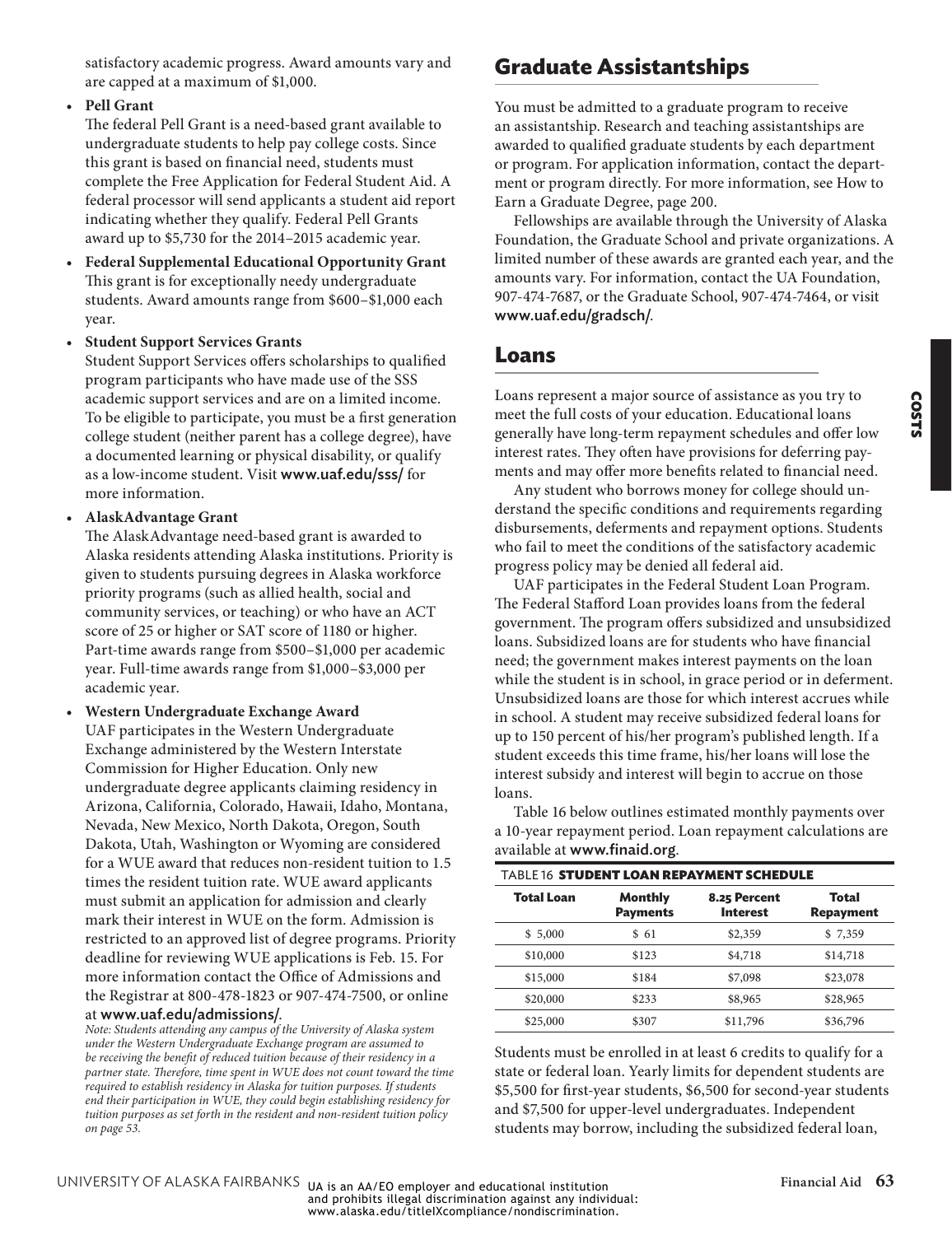up to \$9,500 as first-year students, \$10,500 as second-year students and \$12,500 as third- or fourth-year students. Graduate students may borrow \$20,500. The interest rate varies annually and is capped at 8.25 percent.

The Federal Parent Loan for Undergraduate Students is a program for parents of dependent students. The cost of attending UAF determines the annual loan limits. A variable interest rate or finance charge, not to exceed 9 percent, is determined each year for the federal PLUS programs.

The Alaska Commission on Postsecondary Education offers both federal and state loan programs. These loans are available to all students attending UAF. Through its federal component, AlaskAdvantage offers Stafford (subsidized and unsubsidized) and PLUS loans. State loans include the Alaska Supplemental Education Loan, the Family Education Loan, the Teacher Scholarship Loan and the Winn Brindle Scholarship Loan.

Students seeking an Alaska Supplemental Education Loan, or ASEL, must apply using the Free Application for Federal Student Aid and the ASEL Master Promissory Note.

The ASEL loan can be used as a supplement to any other aid, provided the total amount of aid does not exceed a student's calculated cost of attendance. ASEL approval also requires a student to have good credit. Undergraduates may borrow up to \$8,500 and graduate students up to \$9,500. Repayment begins no later than six months after the borrower stops attending school at least half time. The interest rate is variable and is made public every July. Interest is charged from the day of disbursement.

The Alaska Family Education Loan Program allows the student's family to share the cost of the student's education. A family member can borrow up to \$8,500 for an undergraduate and up to \$9,500 for a graduate student. The interest rate is 5 percent, and the borrower begins repayment within 60 days of the final disbursement.

The Teacher Scholarship and Winn Brindle Scholarship loans can be used only for specific fields of study. For information on these two programs, please contact the Alaska Commission on Postsecondary Education, 3030 Vintage Blvd., Juneau, AK 99801, 800-441-2962 or www.state.ak.us/acpe/.

Applicants must apply each year. Applications are available for all Alaska loan programs via the ACPE website or through their offices. UAF receives ACPE loan disbursements via electronic funds transfer. Loans are processed within seven to 10 days from time of receipt at ACPE offices in Juneau or Anchorage and can be disbursed to a student's UAF account within two days of receipt by the Financial Aid Office.

Advance of funding (previously known as a textbook loan) may be available to students with enough certified financial aid available to cover all semester expenses and the requested advance of funding. Financial aid must be verified and guaranteed before an advance will be issued. In order to obtain an advance of funding, applicants must provide a textbook list, verified financial aid and a completed and signed advance of funding form. A \$10 service charge is assessed and due when the advance of funding form is submitted. Applications and more information are available at the UAF Bursar's Office.

# **Student Employment**

Campus jobs help many UAF students pay college costs. Many student positions are available across UAF campuses, as well as the University of Alaska statewide system offices in Fairbanks. More than 1,000 students are employed in these jobs. Full-time student status is not required unless specified by a department. However, students who are less than full time are subject to FICA withholding, and departments that hire part-time student employees are subject to the applicable benefit rate charge.

Student employees may work up to 20 hours each week while classes are in session and up to 40 hours when classes are not in session. Pay rates are based on the job classification. The average pay varies from \$300–\$500 each month. Since there is no "pool" for workers, students apply directly to the departments with position vacancies. Job announcements and information on how to apply for positions are available from Career Services, 110 Eielson, 907-474-7596, or from Human Resources, Administrative Services Center, 907-474-7700, or at www.uakjobs.com.

The Federal Work Study program provides jobs for graduate and undergraduate students with financial need. Job placement and working conditions are similar to regular student employment. To qualify for FWS, students must be eligible for federal financial aid as determined based on information provided on the required FAFSA form.

# **Veterans' Services**

The UAF Financial Aid and Veterans' Services offices advise and monitor the educational progress and status of veterans who attend UAF using VA educational benefits. They also help veterans, service members and eligible dependents with the paperwork needed to begin and continue certification under the various GI Bill benefits. If you qualify and wish to use your benefits, you must be fully admitted to UAF and in a state-approved degree or certificate program. A complete list of benefit programs is available at www.uaf.edu/veterans/va-educational-benefits/. If you are unsure whether you are entitled to GI Bill benefits, contact the Department of Veterans Affairs in Muskogee, Okla., at 888-442-4551 (888 GI BILL 1) or www.gibill.va.gov.

Specific questions regarding vocational rehabilitation should be directed to the Fairbanks Vet Center, 540 Fourth Ave., Suite 100, Fairbanks, AK 99701, or call 907-456-4238.

Because the Department of Veterans Affairs processes benefit payments as a reimbursement, you should initiate your VA paperwork 60–90 days before your classes start. You can apply for veteran benefits online at https://vabenefits.vba.va.gov/vonapp/main.asp. You can request certification for your UAF VA educational benefits at www.uaf.edu/veterans/forms/, or visit our office at 107 Eielson, call 907-474-6391, toll free at 888-474-7256 or email uaf-financialaid@alaska.edu.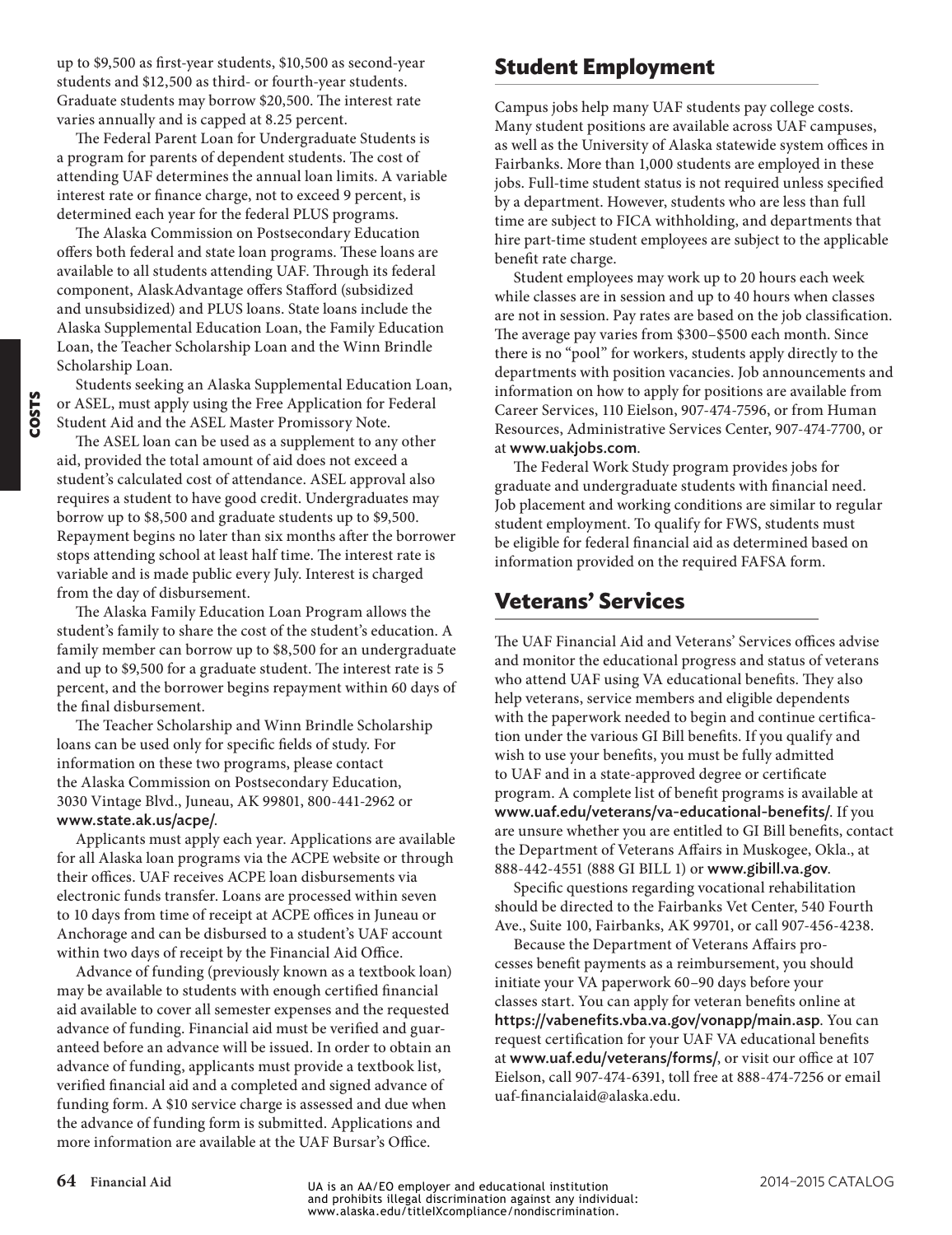# **Remaining Eligible for Aid**

Students receiving financial aid are required to maintain satisfactory academic progress. Undergraduate students must satisfactorily complete a minimum of 67 percent of total credits attempted each year and have a cumulative grade point average of 2.00 (3.00 for graduate students).

Students may appeal the suspension of aid. Appeals must be in writing and must state the reasons for failure to maintain satisfactory standards of progress, as well as the steps the student will take to meet those standards in the future. Appeals should be directed to the Financial Aid Office, which will determine if the requirements for satisfactory academic progress will be waived. Academic progress requirements are subject to changes in federal or state law and institutional policy. A complete description is available at the Financial Aid Office or at www.uaf.edu/finaid/.

# **Payment to the Student**

Disbursement of financial aid is usually in equal amounts. Students are given half the total award at the beginning of each semester. Tuition, fees and all other amounts due to UAF at the time financial aid is released to the student must be paid before the balance of aid is released to the student.

All financial aid checks as well as checks from outside organizations (such as Native corporations, clubs, etc.) are initially credited to the student's account to pay for any debt owed to the university. Any balance remaining is refunded to the student in accordance with the university's refund policy. Students who receive federal financial aid and totally withdraw from classes during a semester may have to pay back a portion of the federal financial aid received for that semester. The amount to be repaid is based on the number of class days attended before withdrawal compared to the total days in the semester and amount of federal aid received. If the withdrawing student is entitled to a refund of tuition and fee charges, all or part of the refund may be returned to the federal financial aid programs. The amount of a refund, repayment or return of federal financial aid is based on U.S. Department of Education regulations concerning return of federal financial aid. Any refund or repayment calculation exceeding the amount of refund determined by university policy will be charged to the student. Financial aid recipients are strongly encouraged to confirm the amount of any personal liability before processing a total withdrawal from classes.

# **Important Financial Aid Dates**

#### • **Jan. 1**

Apply for federal aid with the Free Application for Federal Financial Aid. It is best to apply well before the time you will need the financial aid.

• **February**

Apply for admission to UAF. Financial aid cannot be processed for students who have not been admitted to a UAF degree or certificate program.

• **Feb. 15**

UAF scholarship application due. This application usually requires two to three weeks to complete, so applicants should start early.

• **May to July**

Complete federal loan promissory note and entrance counseling at www.studentloans.gov. Processing time is three to four weeks. If sent to UAF in time, loans will be disbursed during fee payment.

- **June 1 for fall; Oct. 15 for spring** Deadline for admission to graduate programs, with all supporting documentation, transcripts and test scores.
- **July 1**

Deadline for undergraduate admission to UAF for the fall semester. This is an absolute MUST. UAF cannot process financial aid for students who have not been admitted.

# **Rights and Responsibilities of Accepting Financial Aid**

As a financial aid recipient at UAF, you have the right to:

- 1. Know what financial programs are available to you.
- 2. Know how to apply, how eligibility is determined and what terms and conditions are related to your aid.
- 3. Know how the university determines whether you are making satisfactory academic progress toward your degree and what happens if you are not making such progress.
- 4. Request an explanation of your financial aid package, including what portion is gift and what portion must be repaid and the terms of repayment.
- 5. Know the costs of attending UAF and the refund policy for students who withdraw.

For continued receipt of financial aid you must:

- 1. Complete and file all financial aid forms accurately and on time.
- 2. Read and understand all documents you sign. You should also keep copies for your records.
- 3. Know the limits and conditions of financial aid programs.
- 4. Notify the Financial Aid Office of any change of address, name, marital status, attendance status or receipt of additional financial awards.